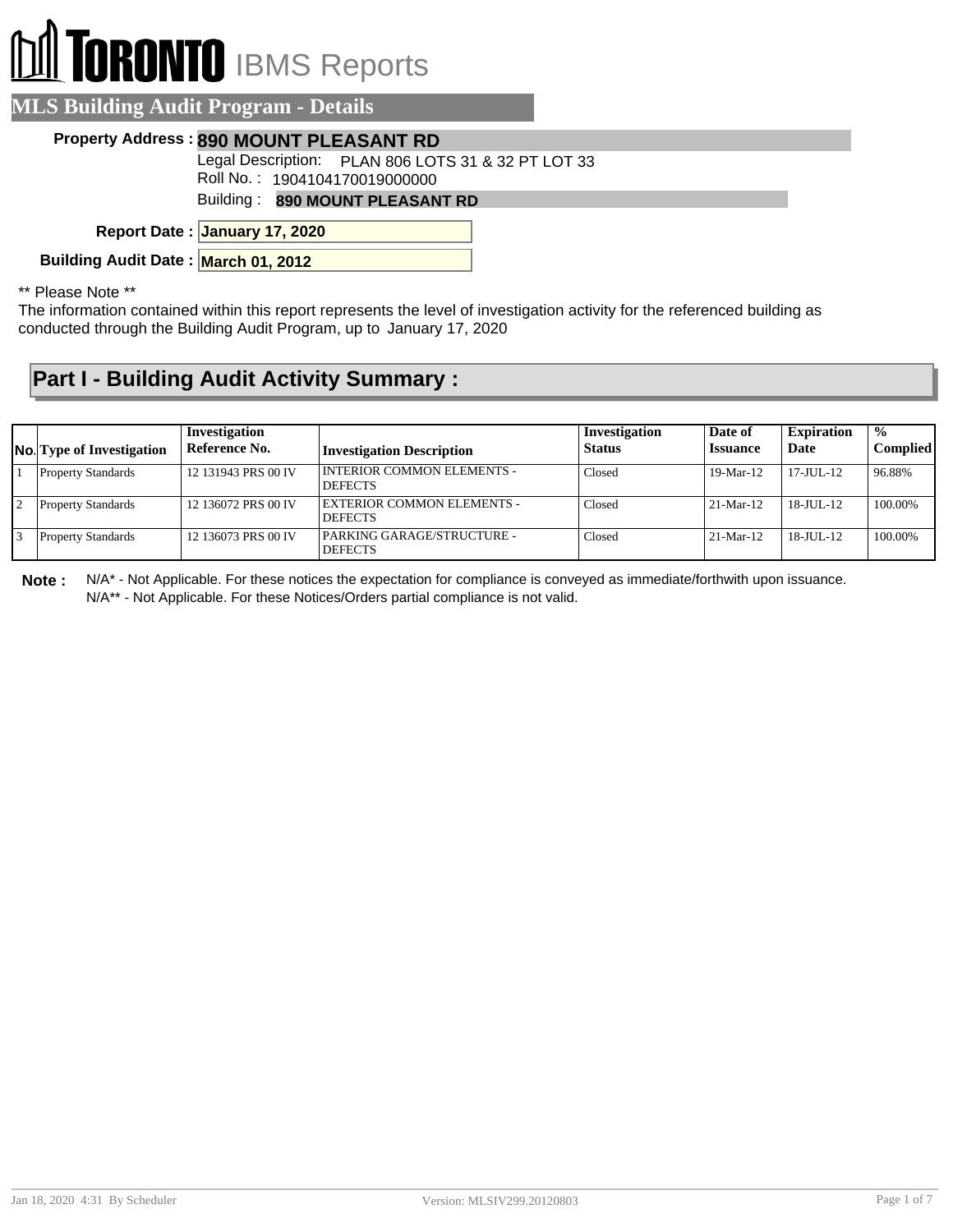## **Part II - Building Audit Details for Property Standards Orders :**

|    | Type of<br><b>No.</b> Investigation | Investigation<br>Reference No.             | <b>Investigation Description</b>                                  | Investigation Date of<br><b>Status</b> | <b>∣Issuance</b> | <b>Expiration</b><br><b>Date</b> | <b>Next Scheduled</b><br><b>Inspection Date</b> |
|----|-------------------------------------|--------------------------------------------|-------------------------------------------------------------------|----------------------------------------|------------------|----------------------------------|-------------------------------------------------|
| l2 | <b>Property Standards</b>           |                                            | 12 136072 PRS 00 IV EXTERIOR COMMON ELEMENTS -<br><b>IDEFECTS</b> | <b>Closed</b>                          | 21-Mar-12        | 18-JUL-12                        | 21-Jan-13                                       |
|    |                                     | No. of defects contained within the Order: | 20                                                                |                                        |                  |                                  |                                                 |

**0**

**No. of defects contained within the Order :**

**No. of defects that remain outstanding :**

|                | <b>Deficiency Details</b>                                                                                                                                                                                                                                                                         |                             |                  |  |  |  |  |
|----------------|---------------------------------------------------------------------------------------------------------------------------------------------------------------------------------------------------------------------------------------------------------------------------------------------------|-----------------------------|------------------|--|--|--|--|
| No.            | <b>Violation/Defect</b>                                                                                                                                                                                                                                                                           | Location                    | <b>Status</b>    |  |  |  |  |
| 1              | The protective/decorative finish on the exterior surfaces is not being maintained in good repair.<br>Namely concrete deterioriation on walls around underground parking garage exit stairwells.                                                                                                   | <b>Exterior Of Building</b> | Closed           |  |  |  |  |
| 2              | Required guard does not prevent the passsage of a sphere having a diameter more than 100<br>millimetres. Namely guards around underground parking garage exit stairwells.                                                                                                                         | <b>Exterior Of Building</b> | Closed           |  |  |  |  |
| 3              | Required guard does not prevent the passsage of a spherical object having a diameter more than<br>100 millimetres, Namely retaining walls guards around underground parking garage ramp.                                                                                                          | <b>Exterior Of Building</b> | Closed           |  |  |  |  |
| 4              | Guard with a minimum height of 1,070 millimetres has not been provided at a raised floor where<br>the difference in level is more than 600 millimetres. Namely all retaining walls around the property.                                                                                           | <b>Exterior Of Building</b> | Closed           |  |  |  |  |
| 5              | Exterior walkway not maintained. Namely broken pation stones and concrete deterioriation on<br>curbs.                                                                                                                                                                                             | <b>Exterior Of Building</b> | Closed           |  |  |  |  |
| 6              | The retaining wall is not being maintained in good repair. Namely exposed re-bar anc concrete<br>deterioriation on retaining walls aroudn underground parking garage ramp                                                                                                                         | <b>Exterior Of Building</b> | Closed           |  |  |  |  |
| $\overline{7}$ | Exterior yard that is used for the parking or storage of vehicles or surfaced with a material<br>impervious to water is not maintained so as parking space marking are to be clearly visible.                                                                                                     | <b>Exterior Of Building</b> | Closed           |  |  |  |  |
| 8              | Driveway(s) and/or similar areas not maintained. Namely craks, ruts and potholes.                                                                                                                                                                                                                 | <b>Exterior Of Building</b> | Closed           |  |  |  |  |
| 9              | The yard does not have suitable ground cover to prevent recurrent ponding of water.                                                                                                                                                                                                               | <b>Exterior Of Building</b> | Closed           |  |  |  |  |
| 10             | The fence, screen and/or other enclosure around or on the property is not being maintained in<br>good repair. Namely rusted fence around property, repair and re-paint rusted areas.                                                                                                              | <b>Exterior Of Building</b> | Closed           |  |  |  |  |
| 11             | The fence, screen and/or other enclosure around or on the property is not being maintained in<br>good repair. Namely damaged picket(s)                                                                                                                                                            | <b>Exterior Of Building</b> | Closed           |  |  |  |  |
| 12             | The yards and /or other part of property is not being kept clean and free from accumulation of<br>junk, rubbish, brush, refuse, litter, garbage and/or other debris.                                                                                                                              | <b>Exterior Of Building</b> | Closed           |  |  |  |  |
| 13             | Exterior door is not maintained in good repair. Namely re-parint main garage door                                                                                                                                                                                                                 | <b>Exterior Of Building</b> | Closed           |  |  |  |  |
| 14             | The electrical fixtures are not maintained in a safe and complete condition. Namely<br>broken/unsecured light fixtures, at parking garage main door and exterior of the building where<br>required.                                                                                               | <b>Exterior Of Building</b> | Closed           |  |  |  |  |
| 15             | The electrical connections are not maintained in a safe and complete condition. Namely loose<br>wires                                                                                                                                                                                             | <b>Exterior Of Building</b> | Closed           |  |  |  |  |
| 16             | In a dwelling unit, a window located more than 2,000 millimetres above grade opens within 1,500<br>millimetres of the floor not leading to a balcony does not employ a controlled sash operation to<br>restrict, when engaged, the opening of the operable sash to not more than 100 millimetres. | <b>Exterior Of Building</b> | Closed           |  |  |  |  |
| 17             | The exterior surface of the building shall be maintained free of graffiti and/or painted slogans.<br>Namely at underground parking garage exit stairwell.                                                                                                                                         | <b>Exterior Of Building</b> | Closed           |  |  |  |  |
| 18             | The (verandah, porch, deck, loading dock, ramp, balcony, fire escape or other similar structure,<br>and/or other appurtenant attachment) and/or the supporting structural member(s) is not being<br>maintained free from defects and/or hazards. Namely excessive storage.                        | <b>Exterior Of Building</b> | Substantially Co |  |  |  |  |
| 19             | The exterior walls and their components are not being maintained in good repair. Namely<br>concrete deterioriation and holes.                                                                                                                                                                     | <b>Exterior Of Building</b> | Closed           |  |  |  |  |
| 20             | Dwelling unit window that is capable of being opened has screen that is not maintained in good<br>repair and free from defects or missing components.                                                                                                                                             | <b>Exterior Of Building</b> | Substantially Co |  |  |  |  |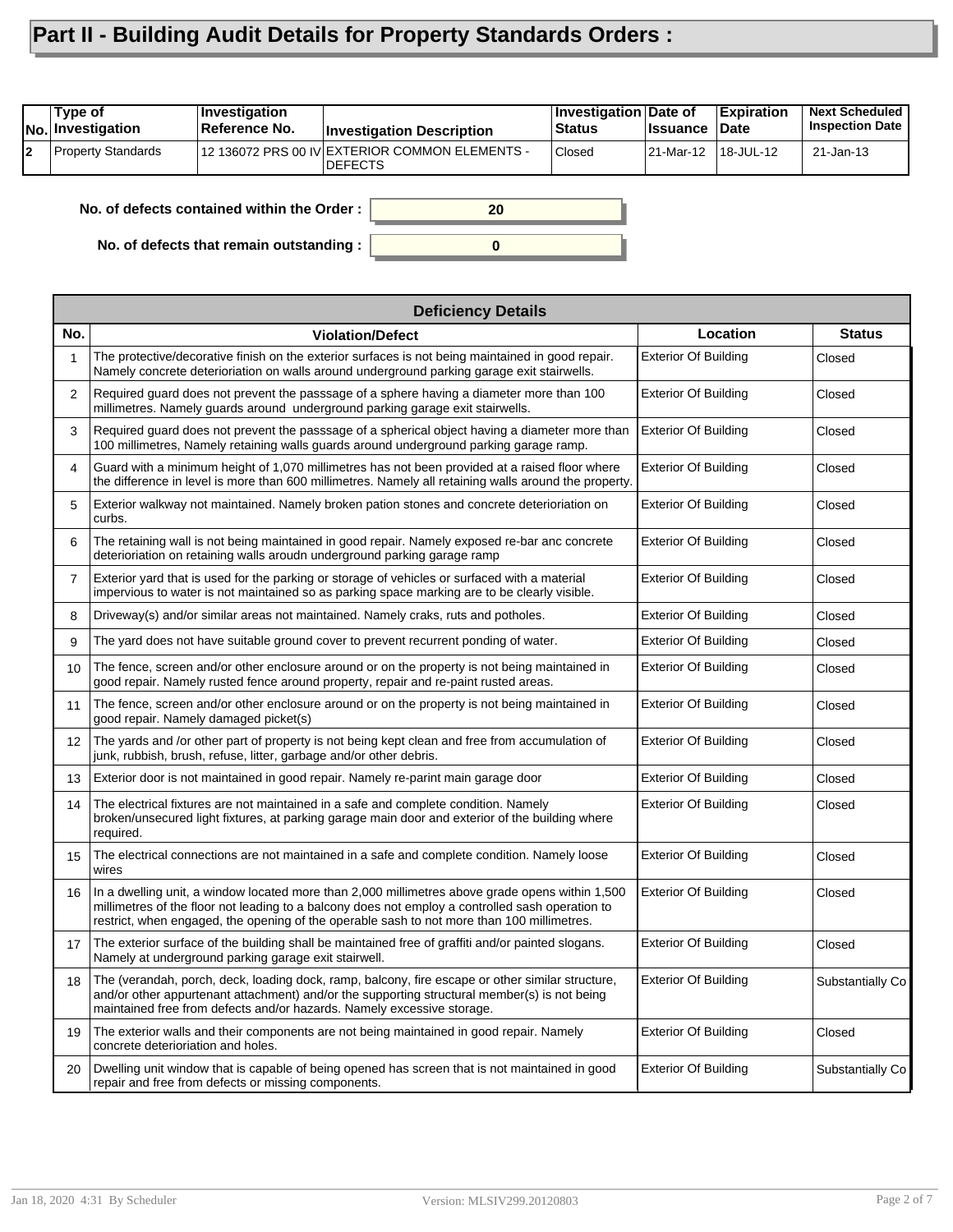|  | Tvpe of<br>$ No $ Investigation | $\blacksquare$ Investigation<br>Reference No. | <b>Investigation Description</b>                                 | <b>Investigation Date of</b><br><b>Status</b> | <b>Issuance Date</b> | <b>Expiration</b> | <b>Next Scheduled</b><br><b>Inspection Date</b> |
|--|---------------------------------|-----------------------------------------------|------------------------------------------------------------------|-----------------------------------------------|----------------------|-------------------|-------------------------------------------------|
|  | Property Standards              |                                               | 12 136073 PRS 00 IV PARKING GARAGE/STRUCTURE -<br><b>DEFECTS</b> | Closed                                        | 21-Mar-12 18-JUL-12  |                   | 19-Jul-12                                       |

| No. of defects contained within the Order : $\vert$ | 28 |
|-----------------------------------------------------|----|
|                                                     |    |
| No. of defects that remain outstanding : $\vert$    |    |

|                 | <b>Deficiency Details</b>                                                                                                                                                                                                                                                                                                                                                |                                 |                  |  |  |  |  |
|-----------------|--------------------------------------------------------------------------------------------------------------------------------------------------------------------------------------------------------------------------------------------------------------------------------------------------------------------------------------------------------------------------|---------------------------------|------------------|--|--|--|--|
| No.             | <b>Violation/Defect</b>                                                                                                                                                                                                                                                                                                                                                  | Location                        | <b>Status</b>    |  |  |  |  |
| 1               | The parking or storage garage is used to keep junk or rubbish.                                                                                                                                                                                                                                                                                                           | Underground Parking Area        | Closed           |  |  |  |  |
| 2               | The parking or storage garage is used to keep junk or rubbish.Namely remove junk and clear<br>items from flooring area and put them on shelves.                                                                                                                                                                                                                          | <b>Underground Parking Area</b> | Closed           |  |  |  |  |
| 3               | The parking or storage garage columns from floor level to a height of sixty (60) centimeters are<br>not painted black.                                                                                                                                                                                                                                                   | Underground Parking Area        | Closed           |  |  |  |  |
| 4               | The parking or storage garage columns are not painted white from sixty (60) centimeters above<br>floor level.                                                                                                                                                                                                                                                            | Underground Parking Area        | Closed           |  |  |  |  |
| 5               | The columns in the parking or storage garage are not maintained free of holes, breaks or cracks.                                                                                                                                                                                                                                                                         | Underground Parking Area        | Closed           |  |  |  |  |
| 6               | The parking or storage garage ceiling painted surface is not maintained in a state of good repair.                                                                                                                                                                                                                                                                       | <b>Underground Parking Area</b> | Closed           |  |  |  |  |
| 7               | The ceilings in the parking or storage garage are not impervious to water.                                                                                                                                                                                                                                                                                               | <b>Underground Parking Area</b> | Substantially Co |  |  |  |  |
| 8               | The ceilings in the parking or storage garage are not maintained free of holes, breaks or cracks.<br>Namley holes and exposed re-bar.                                                                                                                                                                                                                                    | Underground Parking Area        | Closed           |  |  |  |  |
| 9               | The heating system or unit is not in good repair and maintained in good working condition.<br>Namely clean and re-paint garage heater(s)                                                                                                                                                                                                                                 | Underground Parking Area        | Closed           |  |  |  |  |
| 10              | The electrical fixtures are not maintained in a safe and complete condition. Namely missing or<br>loose covers on electrical fixtures.                                                                                                                                                                                                                                   | Underground Parking Area        | Closed           |  |  |  |  |
| 11              | The electrical fixtures are not maintained in a safe and complete condition. Namely unsecured<br>light fixtures and covers                                                                                                                                                                                                                                               | Underground Parking Area        | Closed           |  |  |  |  |
| 12 <sup>2</sup> | The electrical connections are not maintained in a safe and complete condition. Namley<br>unsecured juntion box.                                                                                                                                                                                                                                                         | Underground Parking Area        | Closed           |  |  |  |  |
| 13              | The electrical fixtures are not maintained in good working order. Namely missing or burned our<br>light bulb                                                                                                                                                                                                                                                             | Underground Parking Area        | Closed           |  |  |  |  |
| 14              | The floors in the parking or storage garage are not maintained free of holes, breaks or cracks<br>Namely remove or repair storage closets located near parking garage main exit door.                                                                                                                                                                                    | Underground Parking Area        | Closed           |  |  |  |  |
| 15              | The floors in the parking or storage garage are not maintained free of holes, breaks or cracks.<br>Namely clean and power wash flooring area.                                                                                                                                                                                                                            | Underground Parking Area        | Closed           |  |  |  |  |
| 16              | The plumbing system is not kept in good working order. Namely re-paint rusted pipes.                                                                                                                                                                                                                                                                                     | <b>Underground Parking Area</b> | Closed           |  |  |  |  |
| 17              | The floor drain is not maintained in good repair. Namely missing drain cover.                                                                                                                                                                                                                                                                                            | <b>Underground Parking Area</b> | Closed           |  |  |  |  |
| 18              | Large safe-exit arrows are not displayed on safe-exit doors 1.5 metres above the floor, measured<br>from the center of the arrow to the floor, with the arrow pointing down.                                                                                                                                                                                             | Underground Parking Area        | Closed           |  |  |  |  |
| 19              | Small safe-exit arrows are not prominently displayed on columns or walls 1.5 metres above the<br>floor, measured from the center of the arrow to the floor; at least every ten (10) metres along the<br>safe-exit route; at all safe-exit route decision points along the safe-exit route; and wherever a<br>safe-exit route crosses a traffic aisle.                    | <b>Underground Parking Area</b> | Closed           |  |  |  |  |
| 20              | The safe-exit door, the frame of a safe-exit door and the wall adjacent to the safe-exit door to a<br>distance of one (1) metre on both sides of the frame, and to a height of three (3) metres above the<br>floor or to the soffit above the bulkhead over the door is not the required coloured green.                                                                 | <b>Underground Parking Area</b> | Closed           |  |  |  |  |
| 21              | Alert signs are not prominently displayed on columns or walls 2.1 metres above the floor,<br>measured from the top of the sign to the floor, so that there is 1 alert sign for every 25 parking<br>stalls in the parking or storage garage, with the alert signs being evenly distributed in the parking<br>or storage garage, but located no more than 30 metres apart. | Underground Parking Area        | Substantially Co |  |  |  |  |
| 22              | The mechanical ventilation system in the parking or storage garage is not on at all times or<br>otherwise controlled automatically by a carbon monoxide detection system that is located so as to<br>provide full protection.                                                                                                                                            | Underground Parking Area        | Closed           |  |  |  |  |
| 23              | The walls in the parking or storage garage are not maintained free of holes, breaks or cracks.                                                                                                                                                                                                                                                                           | Underground Parking Area        | Closed           |  |  |  |  |
| 24              | The walls in the parking or storage garage are not impervious to water.                                                                                                                                                                                                                                                                                                  | <b>Underground Parking Area</b> | Closed           |  |  |  |  |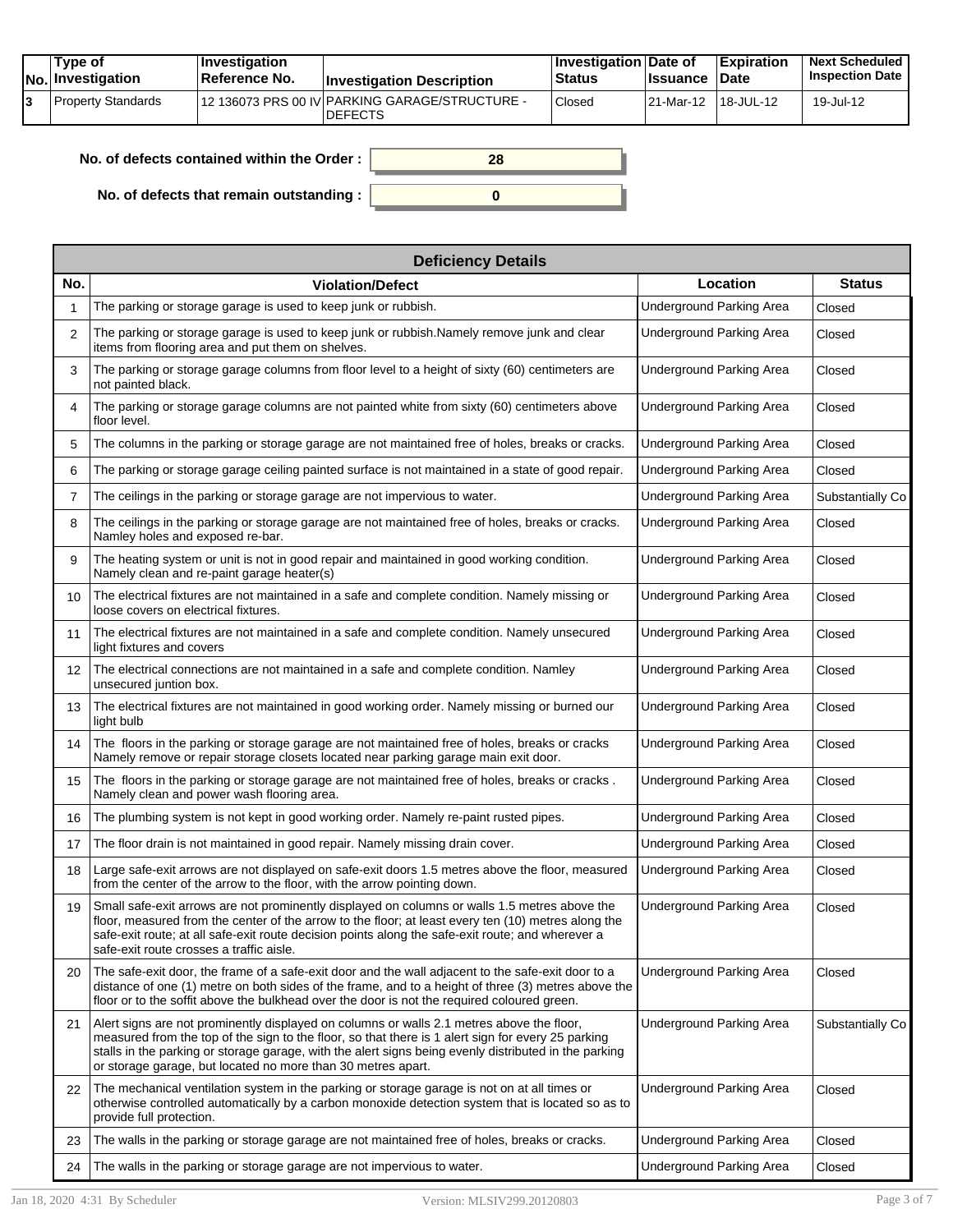| 25 | The parking or storage garage walls are not painted white from sixty (60) centimeters above floor  Underground Parking Area<br>⊺level.            |                                  | Closed           |
|----|---------------------------------------------------------------------------------------------------------------------------------------------------|----------------------------------|------------------|
| 26 | The parking or storage garage walls from floor level to a height of sixty (60) centimeters are not<br>I painted black.                            | <b>Underground Parking Area</b>  | Closed           |
|    | The ventilation system or unit is not kept in good repair and maintained in good working condition<br>at all times. Namely damaged vent enclosure | <b>Underground Parking Area</b>  | Substantially Co |
| 28 | The parking or storage garage pedestrian exit door is secured in an open position. Namely<br>rusted/damaged exit door                             | <b>Underground Parking Level</b> | Closed           |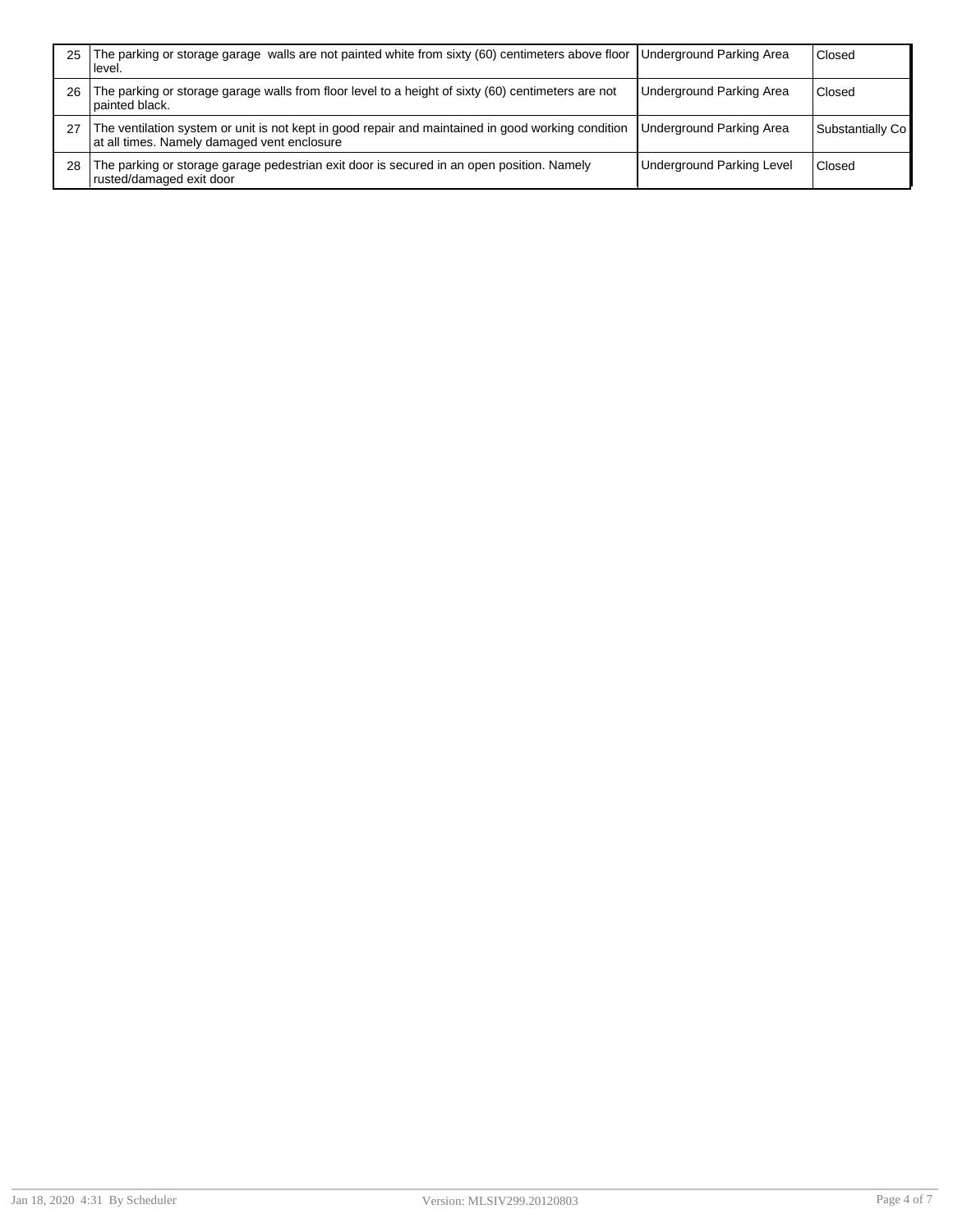| Tvpe of<br>No. Investigation | $\blacksquare$ Investigation<br>Reference No. | <b>Investigation Description</b>                                 | <b>Investigation Date of</b><br><b>Status</b> | <b>Issuance</b> | <b>Expiration</b><br><b>Date</b> | <b>Next Scheduled</b><br><b>Inspection Date</b> |
|------------------------------|-----------------------------------------------|------------------------------------------------------------------|-----------------------------------------------|-----------------|----------------------------------|-------------------------------------------------|
| Property Standards           |                                               | 12 131943 PRS 00 IV INTERIOR COMMON ELEMENTS -<br><b>DEFECTS</b> | Closed                                        | 19-Mar-12       | 117-JUL-12                       | 18-Jul-12                                       |

| No. of defects contained within the Order: |  |
|--------------------------------------------|--|
| No. of defects that remain outstanding :   |  |

|                 | <b>Deficiency Details</b>                                                                                                                                                                                                                                          |                  |                  |  |  |  |  |
|-----------------|--------------------------------------------------------------------------------------------------------------------------------------------------------------------------------------------------------------------------------------------------------------------|------------------|------------------|--|--|--|--|
| No.             | <b>Violation/Defect</b>                                                                                                                                                                                                                                            | Location         | <b>Status</b>    |  |  |  |  |
|                 | Immediate action has not been taken to eliminate an unsafe condition. Namely: Alarm Room. A<br>wall is required to separate storage of chemicals from the fire alarm instrument panel.                                                                             | 1st Floor        | Closed           |  |  |  |  |
| 2               | Previously finished surface(s) in the public area of the property is not maintained in good repair.<br>Namely: 2nd floor. Cracked wall plaster and paint around wall vent.                                                                                         | 2nd Floor        | Closed           |  |  |  |  |
| 3               | Garbage chute system originally installed in the multiple-dwelling is not maintained operative.<br>Namely: 14th floor. Garbage chute is not closing properly.                                                                                                      | 14th Floor       | Closed           |  |  |  |  |
| 4               | Lighting in a storage room is provided at less than 50 lux. Namely: Storage Room. Upgrade<br>lighting to 50 Lux.                                                                                                                                                   | <b>Basement</b>  | Closed           |  |  |  |  |
| 5               | Lighting in a service room is provided at less than 200 lux. Namely: Boiler Service Room. Upgrade Boiler Room<br>illumination.                                                                                                                                     |                  | Closed           |  |  |  |  |
| 6               | Adequate ventilation has not been provided. Namely: 5th and 3rd floors. Adequate ventilation is<br>not being provided in the hallways.                                                                                                                             | Hall             | Closed           |  |  |  |  |
| $\overline{7}$  | The ventilation system or unit is not regularly cleaned. Namely: Hallway vents to be cleaned<br>where required.                                                                                                                                                    | Hall             | Closed           |  |  |  |  |
| 8               | The ventilation system or unit is not regularly cleaned. Namely: Laundry Room. Clean ceiling vent.                                                                                                                                                                 | Laundry Room     | Closed           |  |  |  |  |
| 9               | Lighting in a laundry room is provided at less than 200 lux.                                                                                                                                                                                                       | Laundry Room     | Closed           |  |  |  |  |
| 10              | Lighting in a storage room is provided at less than 50 lux. Namely: Locker room. Upgrade lighting<br>to 50 Lux. Secure loose/hanging wires properly.                                                                                                               | Locker Room      | Closed           |  |  |  |  |
| 11              | Wall(s) not maintained free of holes, cracks, damaged and deteriorated materials. Namely: Locker<br>Room #4. Repair holes in ceiling and walls. Repair defective locker doors/cages.                                                                               | Locker Room      | Closed           |  |  |  |  |
| 12 <sup>2</sup> | The trapped floor drain is not screened with a metal grill or other suitable material so as to<br>effectively exclude rodents. Namely: Missing cover on sump pump.                                                                                                 | Locker Room      | Closed           |  |  |  |  |
| 13              | Roof decks, catwalks and/or related guards are not maintained in good repair. Namely: Replace<br>broken patio stones on roof. Also repair damaged chain link fence.                                                                                                | Roof Of Building | Closed           |  |  |  |  |
| 14              | Required guard does not prevent the passage of a spherical object having a diameter more than<br>100 millimetres                                                                                                                                                   | Roof Of Building | Closed           |  |  |  |  |
| 15              | The location and size of openings present a hazard as they are designed with members or<br>attachments between 140 millimetres and 900 millimetres above the level protected by the guard<br>which facilitate climbing.                                            | Roof Of Building | Closed           |  |  |  |  |
| 16              | Height of the guard for the exit stairs are less than 920 millimetres measured vertically to the top<br>of the guard from a line drawn through the outside edges of the stair nosings.                                                                             | Roof Of Building | Closed           |  |  |  |  |
| 17              | The electrical connections are not maintained in a safe and complete condition. Namely: Boiler<br>Room. Replace missing electrical cover plate on wall. Secure loose wires and radiator cover.                                                                     | Roof Of Building | Substantially Co |  |  |  |  |
| 18              | The electrical connections are not maintained in a safe and complete condition. Namely: Elevator<br>room. Secure all electrical wires on the wall/ceiling properly. Provide Junction boxes where<br>required.                                                      | Roof Of Building | Substantially Co |  |  |  |  |
| 19              | Previously finished surface(s) in the public area of the property are not renewed or refinished,<br>when necessary, to maintain a similar appearance. Namely: Elevator room. Deteriorated surface<br>finish. Stairs/guards to elevator room need painting.         | Roof Of Building | Closed           |  |  |  |  |
| 20              | Floor and/or floor covering not kept in a clean and sanitary condition. Namely; Clean and clear all<br>debris and discarded materials from the floor.                                                                                                              | Roof Of Building | Closed           |  |  |  |  |
| 21              | The window(s) that is capable of being opened has defective hardware. Namely: Elevator Room.<br>Window frame is in disrepair. Repairs required.                                                                                                                    | Roof Of Building | Closed           |  |  |  |  |
| 22              | Height of the quard for the exit stairs are less than 1,070 millimetres around landings.                                                                                                                                                                           | Stairway         | Closed           |  |  |  |  |
| 23              | The location and size of openings present a hazard as they are designed with members or<br>attachments between 140 millimetres and 900 millimetres above the level protected by the quard<br>which facilitate climbing. Namely: Interior landing and stair guards. | Stairway         | Closed           |  |  |  |  |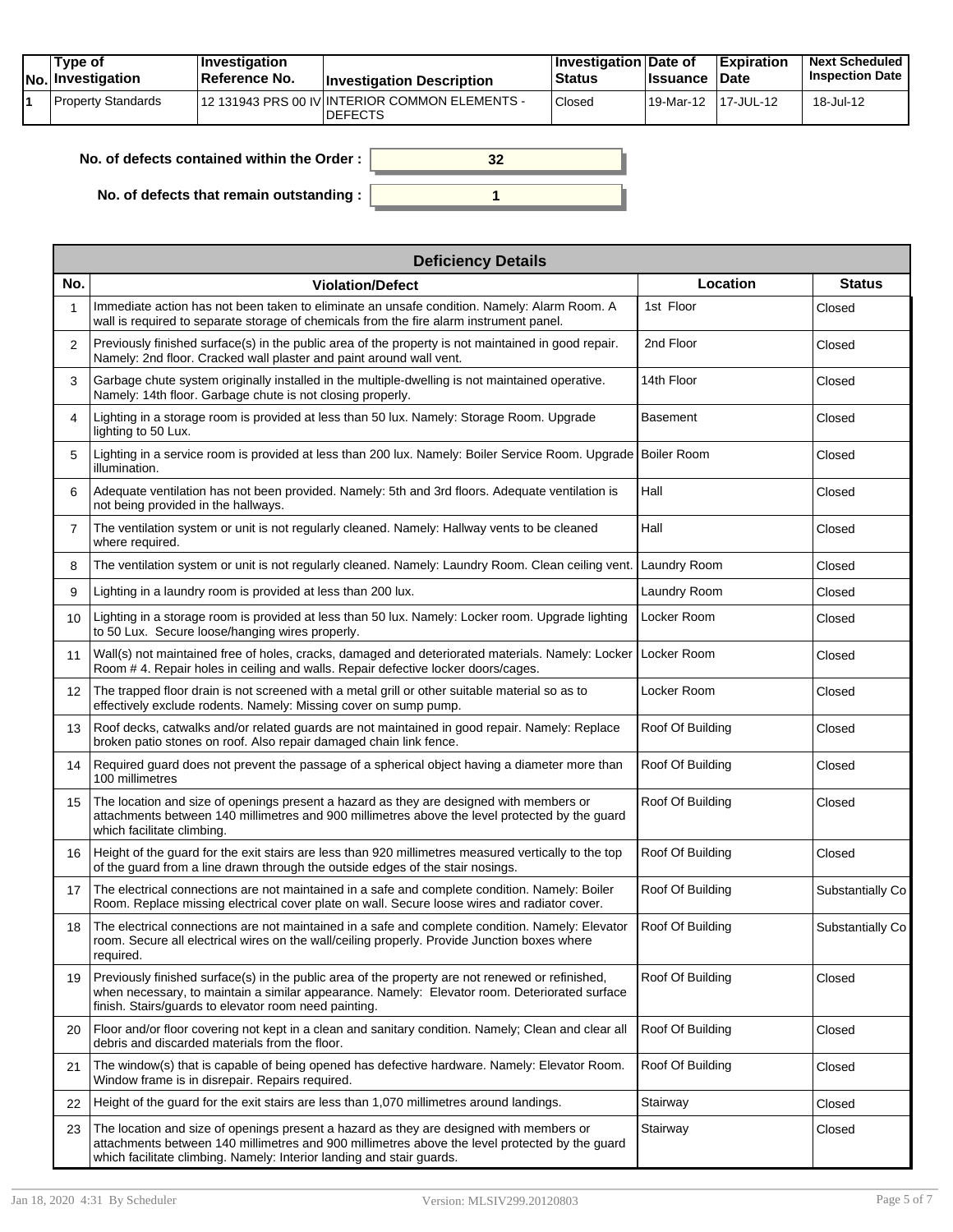| 24 | Height of the guard for the exit stairs are less than 1,070 millimetres around landings. Namely:<br>Stairway top floor. Ladder serving access to the roof is not protected by a guard. Repairs are<br>required. | Stairway | Closed           |
|----|-----------------------------------------------------------------------------------------------------------------------------------------------------------------------------------------------------------------|----------|------------------|
| 25 | Required guard does not prevent the passage of a sphere having a diameter more than 100<br>millimetres.                                                                                                         | Stairway | Closed           |
| 26 | Handrails on both sides of stair or ramp 1,100mm in width or more not provided                                                                                                                                  | Stairway | Closed           |
| 27 | The floor drain is not maintained in good repair. Namely: Storage Tank Room. Floor drain cover is<br>missing. Water leaking onto floor from unknown source.                                                     |          | Closed           |
| 28 | The electrical fixtures are not maintained in good working order. Namely: Gym. Missing lens cover<br>from light fixture. Cover plate missing on wall. Replace missing radiator cover.                           |          | Closed           |
| 29 | The electrical connections are not maintained in a safe and complete condition. Namely: Storage<br>Tank Room. Replace missing electrical cover plate. Secure loose/hanging wires. Repair holes in<br>ceiling.   |          | Open             |
| 30 | Lighting in a service room is provided at less than 200 lux. Namely: Storage Tank Service Room.                                                                                                                 |          | Closed           |
| 31 | Exterior door has defective hardware. Namely: West Exit. Defective hardware on exit door.                                                                                                                       |          | Closed           |
| 32 | The floor and every appurtenance, surface cover and finish is not reasonably smooth and level.<br>Namely: Broken section of Terrazo floor.                                                                      |          | Substantially Co |